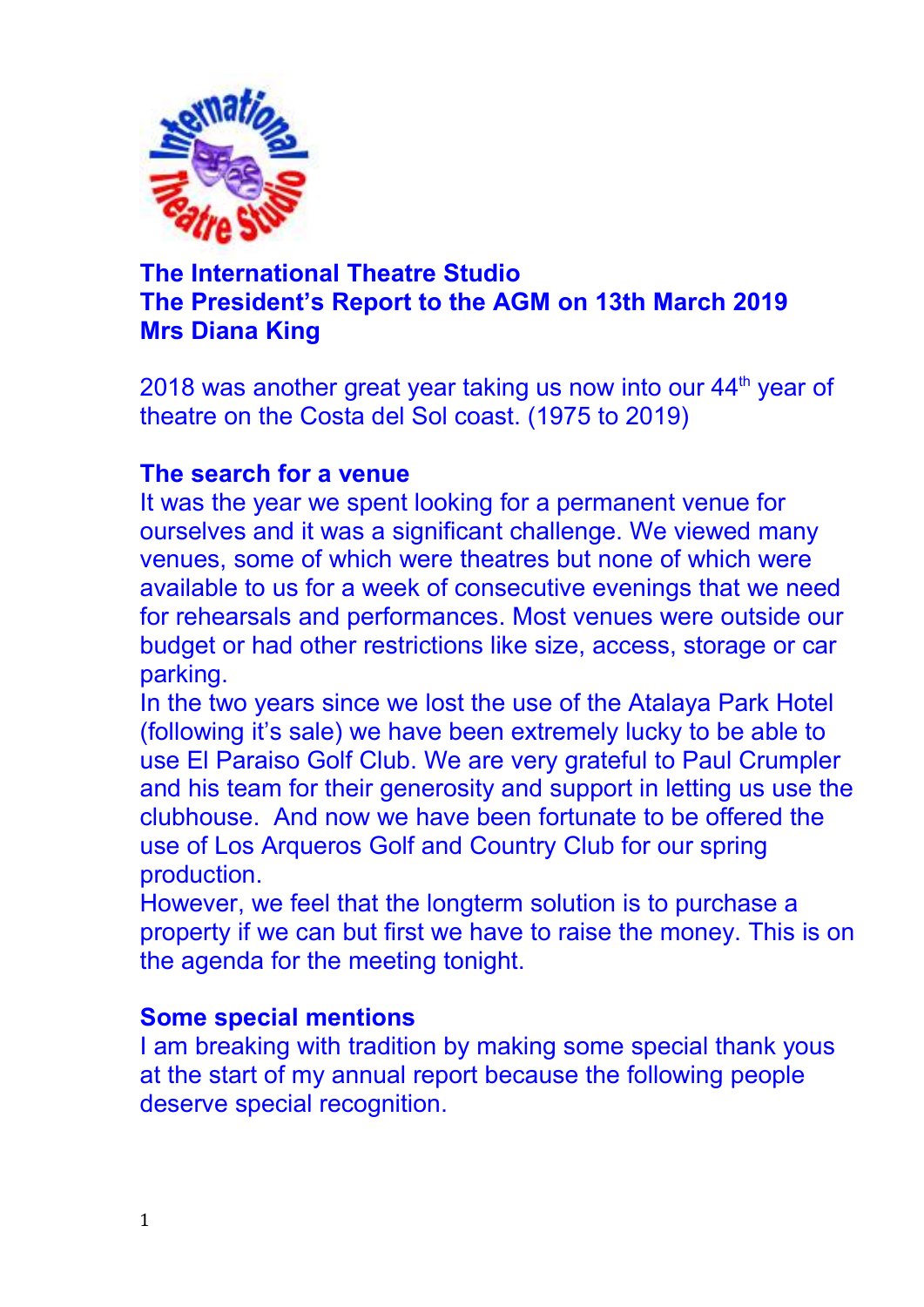Firstly, I want to thank Karl Maresz for all his work on the storeroom, the set building and the search for a new venue. He is on the Board too and he simply just gets on with the jobs he has volunteered to do for us. He is, of course, ably assisted for the set building by Geoff Woolnoth, Fridrick Ragnarrson and Ian Mackay. Thank you gentlemen; we appreciate what you do for us.

Secondly, Alan Jones, our volunteer photographer attends all our performances to take photographs and is creating a superb record of our work that you can see on the ITS website page. Thank you Alan.

Thirdly, I want to thank Dennis, my husband, and Delia Maresz, Karl's wife, for their excellent work on the front of house for our events.

Fourthly, thanks to Alfonso at El Candil Bar for allowing us to use his private room without charge throughout the year. And to Eileen and Keith Audas for letting us use their home for rehearsals and storage of the flats etc.

Finally, I would like to record my thanks to Nina, our web master, for all her work on the website and mailings out to members.

We could not do what we do without all this help and support.

#### **Our main productions**

We opened 2018 with Peter Brooks directing *"Habeas Corpus"* in March that year. He had a large and very strong cast and they played to large audiences over three nights.

We followed this with two plays directed by Miles Rendle in November 2018, *"A Resounding Tinkle"* and *"The Hand of God".* Miles had a stunning cast and they did an amazing job. The team performed for four evenings, which was an achievement in itself. Although most people enjoyed it we did receive some negative criticism for our choice of absurd humour. But we are a theatre group and we do drama of all kinds and genres; that's our job! We aim to entertain our audiences and hope they enjoy it. And they generally do.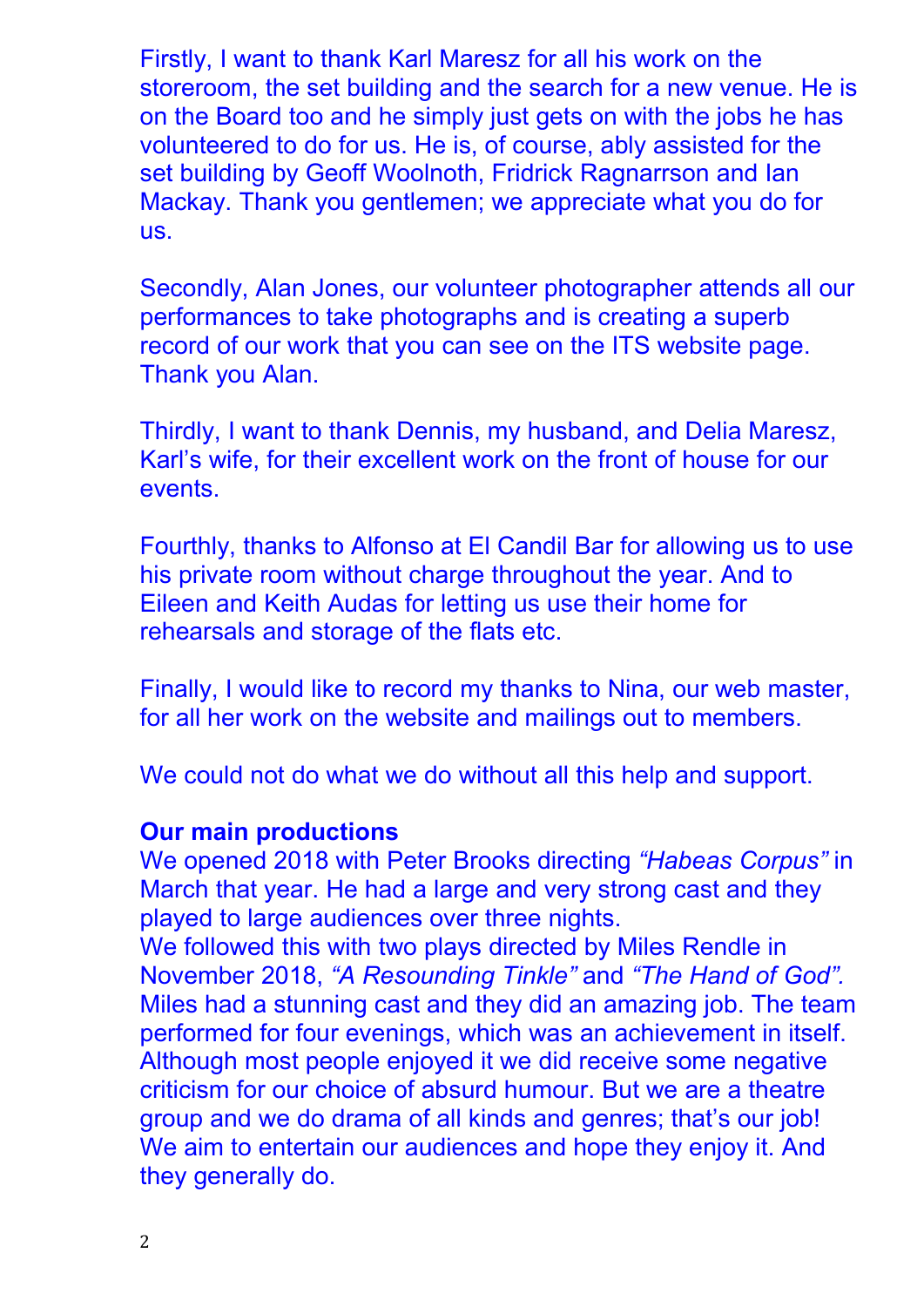# **The Lark in the Park 2018**

Our annual fundraiser was held in the Parque Torre Leonera in Benahavis, courtesy of the Benahavis Town hall. The chosen charity was "Fundacion Andres Olivares", a charity for children with cancer and their families. We raised 5010 €; our highest ever total.

Again, the evening was a sell out with superb entertainment and dancing. We had the fabulous "Stella" for the third year in a row, along with singers Gemma Cabanas, Karen Danzig and the Del Sol Choir. They all performed without a fee for the charity.

Hayward Elliot made his directorial debut with ITS and his cast performed *"Strictly Sex Factor on Ice*" and had everyone laughing in their seats.

Each year we have the wonderful Carmel Rogers as our emcee for the night and her work often goes unmentioned so, I am recording our sincere thanks to her formally tonight in my report. Thank you Carmel, we love having you to front this event.

We are extremely grateful to our members and their guests for supporting this annual event. Our vice president, Sandra, informed us that since we moved this event to Benahavis in 2010 we have raised the following amounts:

- 2010 1500 € for Cudeca
- 2011 1600 € for Cudeca
- 2012 1985 € for Age Concern
- 2013 1852 € for Caritas
- 2014 2000 € for Cudeca
- 2015 2500 € for Piel de Mariposa (Children with Butterfly Skin)
- 2016 2650 € for Caritas
- 2017 4100 € for Age Concern

2018 5010 € for Fundacion Andres Olivares (Children with Cancer)

**Rehearsed Play Readings held at El Paraiso Golf Club** 

We performed three superb rehearsed play readings this year and we say this with confidence, as the feedback was excellent from our audiences.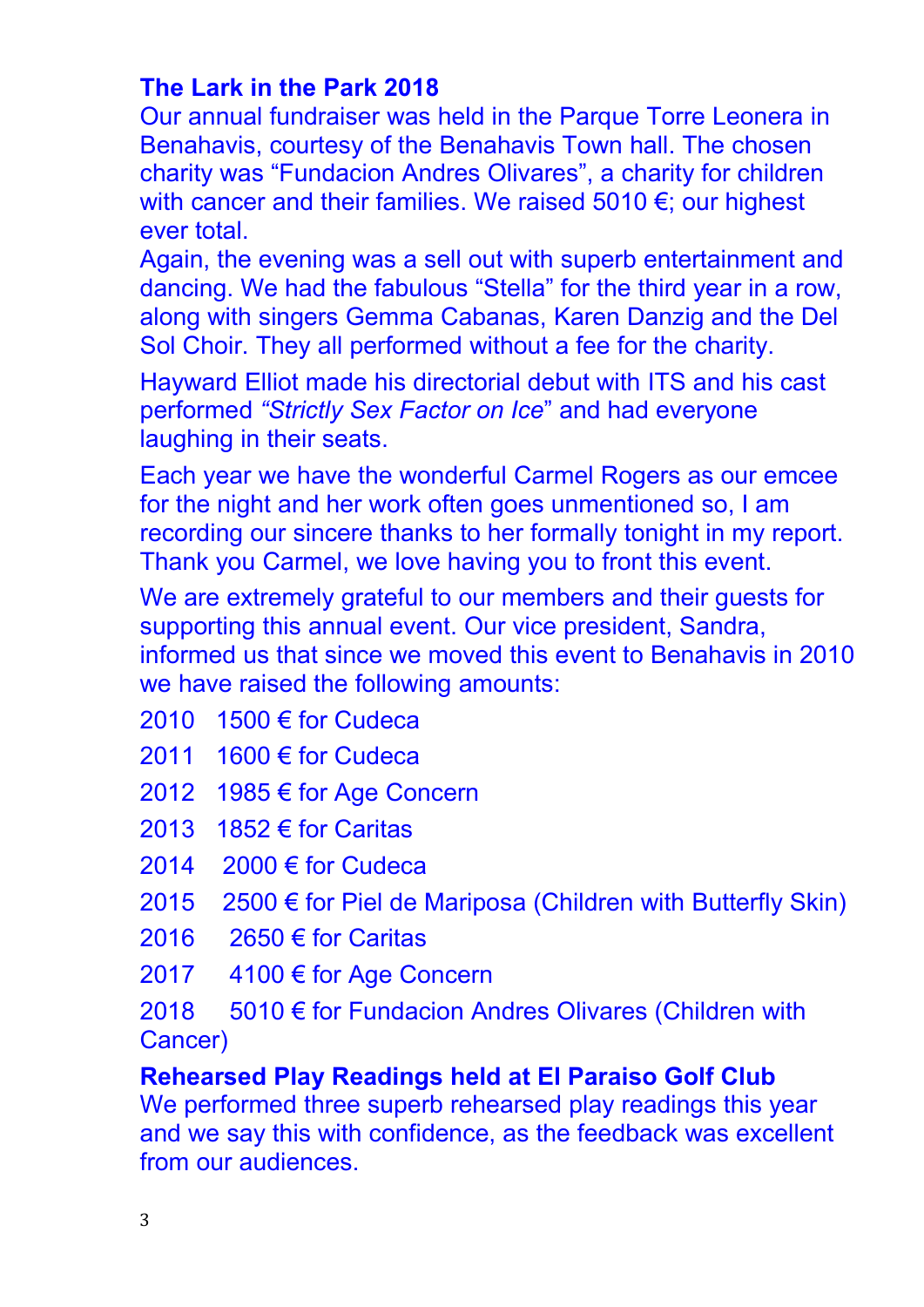Veronica del Cerro directed *"Three Tall Women"* in July with June Rendle, Carmel Rogers and Veronica performing. The feedback was impressive.

June Rendle followed this with a double bill in September when she directed *"Champagne and Olives"* and *"The Window"* with a strong cast for both plays along with a large audience on the night.

Peter Brooks also directed a double bill in November with *"Darlings, You Were Wonderful"* and "*An English Man Abroad".* Both plays involved many of our members, old and new, and both plays were well received and enjoyed by those attending.

We are very grateful to Veronica, June and Peter for their time and expertise in taking on this work and for delivering such high quality performances.

**Play Readings** We have done two play readings since the last AGM; one organised by Sandra Sprawson in April 2018 and one organised by Martin Curd in January 2019. Thank you to Sandra and Martin.

**Our Christmas Celebration** Ruth organised our annual party and Eileen Audas compered the evening and coordinated the various acts that had prepared a piece for our entertainment. Sadly the event wasn't as well attended as we had hoped but the meal at El Paraiso Golf Club was very good indeed and we all had a lovely evening.

**Newsletters** We have produced five newsletters this year to help to keep everyone informed of what is happening, all written by Ruth. She is a great secretary for ITS and we are always well organised with her on the Board. Thank you Ruth. PJ Lopez has kept our Face Book page updated. Thank you PJ.

**Help is needed please!** We are still looking for people who would like to help us with sound and technical work for our shows and with the set design and building work for the staging of these shows. We will give full training to anyone interested.

#### **The new Data Protection Laws May 2018: GDPR**

We implemented the new laws that direct how we can use personal data like email addresses and as a result we "lost" a lot of our contacts because they did not respond to our emails about this issue. We would like to ask you for your help to get some of